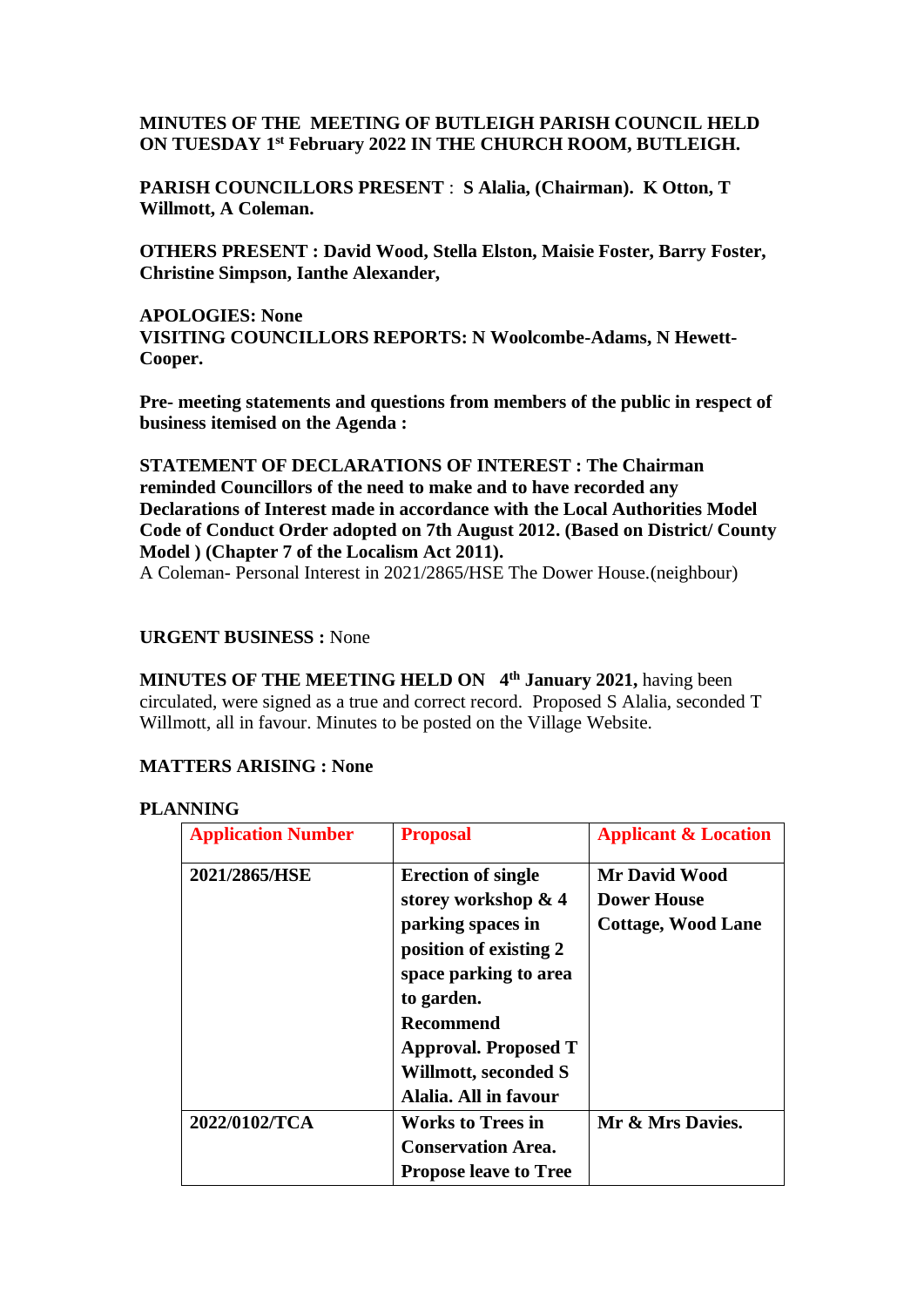|                  | <b>Officer. Proposed T</b>         | The Tree House,<br><b>Mounsdon Close</b> |  |
|------------------|------------------------------------|------------------------------------------|--|
|                  | Willmott, Seconded S               |                                          |  |
|                  | Alalia. All in favour.             |                                          |  |
| <b>Decisions</b> |                                    |                                          |  |
| 2021/2714/HSE    | Erection of 2 <sup>nd</sup> storey | <b>Julie Lawford.</b>                    |  |
|                  | extension. Demolition              | The Willows,                             |  |
|                  | of existing porch.                 | <b>Baltonsborough</b>                    |  |
|                  | <b>Demolition of existing</b>      | Road.                                    |  |
|                  | conservatory &                     |                                          |  |
|                  | erection of                        |                                          |  |
|                  | replacement structure              |                                          |  |
|                  | in its place.                      |                                          |  |
|                  | <b>Replacement of bay</b>          |                                          |  |
|                  | window at rear of                  |                                          |  |
|                  | building.                          |                                          |  |
|                  | <b>Approved</b>                    |                                          |  |
| 2021/2601/LBC    | Tying in of gable end              | Dr P Webster.                            |  |
|                  | <b>Approved</b>                    | <b>40 Water Lane</b>                     |  |
|                  |                                    |                                          |  |

**TELECOM MAST REQUEST FOR ALTERATIONS, SURRENDER AND RE-GRANT OF LEASE: Unanimous proposal to reject the request Proposed S Alalia, seconded T Willmott. All in favour.**

| <b>FINANCE : CURRENT AC</b>                                  |           | <b>BRAC</b>    |           |  |
|--------------------------------------------------------------|-----------|----------------|-----------|--|
| <b>CURRENT AC</b>                                            |           | <b>BRAC</b>    |           |  |
| <b>BALANCE</b>                                               | £7023.35  | <b>BALANCE</b> | £7646.13  |  |
| TWM SID on ac<br>$\sim$                                      | £ 2400.00 | $+$ Interest   | £<br>.19  |  |
| Hire of Church Room $\pm$ 120.00<br>$\overline{\phantom{a}}$ |           |                |           |  |
|                                                              | £ 4503.35 | <b>Balance</b> | £ 7646.32 |  |

Proposed S Alalia, seconded A Coleman, all in favour**.**

**HIGHWAYS -SPEED INDICATOR DEVICE- UPDATE.** Contractors to put up posts and TWM to install the SID within the month.(KO) **COMMUNITY SPEEDWATCH- UPDATE- FURTHER Mobile SID PROPOSAL .** To be installed in 3 places including Butleigh Wootton on a 12 week rotation. Will face both ways. Councillors to be trained to install and remove.(KO):

**COMMUNITY SPEEDWATCH CO-ORDINATOR:** Stella Elston. KO has the equipment. KO to communicate with Mrs Elston and the district co-ordinator.(KO)